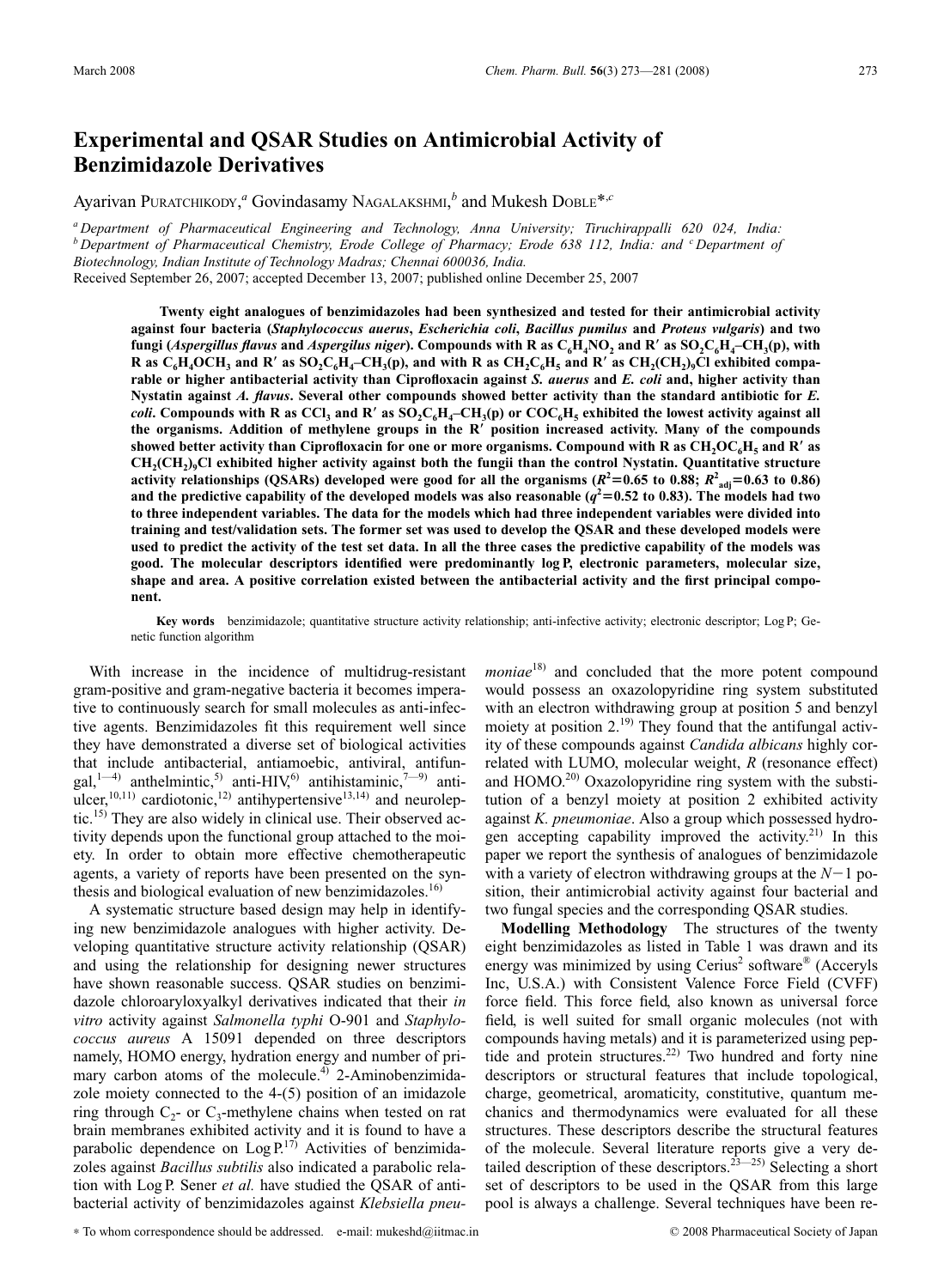|                         |                                         |                                               |                                   |                 |                |               |                | Antibacterial activity  |                   |                |               |                |                | Antifungal activity |                |                |
|-------------------------|-----------------------------------------|-----------------------------------------------|-----------------------------------|-----------------|----------------|---------------|----------------|-------------------------|-------------------|----------------|---------------|----------------|----------------|---------------------|----------------|----------------|
| Compound                | $R^b$                                   | $\mathbf{R}^{\prime\,b)}$                     | mp (°C)                           | Yield<br>(96)   | S. aureus      |               | E. coli        |                         | <b>B.</b> pumilus |                | P. vulgaris   |                | A. flavus      |                     | A. niger       |                |
|                         |                                         |                                               |                                   |                 | 100            | 200           | 100            | 200                     | 100               | 200            | 100           | 200            | 100            | 200                 | 100            | 200            |
|                         |                                         | <b>COC<sub>6</sub>H</b>                       |                                   |                 | $4 + 0.2$      | $5 \pm 0.17$  | $2 + 0.16$     | $14 \pm 0.11$           | $11 \pm 0.11$     | $3 + 0.1$      | $14 \pm 0.07$ | $16 - 0.05$    | $5 = 0.04$     | $16 \pm 0.04$       | $14 \pm 0.03$  | $6 - 0.07$     |
|                         | ğ                                       | $SO_2C_6H_4-CH_3(p)$                          | 228<br>226                        | $\frac{2}{9}$   | $4 + 0.18$     | $6 + 0.089$   | $.3 \pm 0.14$  | $\frac{4 \pm 0.044}{4}$ | $10 + 0.12$       | $2 + 0.13$     | $16 \pm 0.04$ | $17 + 0.04$    | $0 + 0.1$      | $12 \pm 0.044$      | $2 + 0.089$    | 40.083         |
|                         | $\mathrm{CH_{2}C_{6}H_{5}}$             | $\mathrm{COC}_6\mathrm{H}_1$                  | $\frac{310}{2}$<br>308            |                 | $6 + 0.03$     | $8 + 0.13$    | $8 + 0.1$      | $9 + 0.055$             | $4 \pm 0.14$      | $4 + 0.15$     | $17 + 0.089$  | $8 + 0.054$    | $6 + 0.15$     | $18 + 0.055$        | $5 - 0.094$    | $7 + 0.055$    |
|                         | $CH_2C_6H_5$                            | $SO_2C_6H_4-CH_3(p)$                          | $\overline{20}$<br>$\frac{8}{18}$ | $\infty$        | $17 \pm 0.054$ | $17 + 0.13$   | $9 + 0.14$     | $21 \pm 0.071$          | $1 \pm 0.032$     | $2 + 0.15$     | $14\pm0.084$  | $6 + 0.07$     | $9 + 0.15$     | $20 + 0.063$        | $2 + 0.077$    | $4 \pm 0.054$  |
|                         | $CH_2OC_6H_5$                           | $\mathrm{COC}_6\mathrm{H}$                    | 286<br>284                        | 88              | $16 + 0.21$    | $8 + 0.094$   | $8 + 0.18$     | $20 + 0.055$            | $4 + 0.07$        | $5 = 0.14$     | $6 + 0.089$   | $17 + 0.063$   | $20 + 0.11$    | $21 \pm 0.031$      | $-0.089$       | $2 + 0.07$     |
| ≒                       | $CH_2OC_6H$                             | $\mathrm{CH_{3}(p)}$<br>$SO_2C_6H_4-$         | $\frac{5}{6}$<br>193              | 38              | $14 + 0.19$    | $5 + 0.16$    | $8 + 0.11$     | $21 \pm 0.031$          | $1 \pm 0.077$     | $3 + 0.15$     | $14 + 0.11$   | $6 + 0.055$    | $16 + 0.07$    | $18 + 0.077$        | $12 + 0.083$   | $4 + 0.063$    |
| 2a                      | $\mathrm{C_{6}H_{5}}$                   | $\mathrm{COC}_6\mathrm{H}$ .                  | 208<br>206                        |                 | $14\pm0.184$   | $5 + 0.187$   | $17 + 0.10$    | $8 + 0.114$             | $4\pm0.084$       | $4 + 0.032$    | $16 + 0.095$  | $17 + 0.045$   | $6 + 0.11$     | $17 + 0.032$        | $14 \pm 0.055$ | $5 + 0.07$     |
| $rac{2}{2}$             | $\mathbf{C}_6\mathbf{H}_4\mathbf{NO}_2$ | $SO_2C_6H_4-CH_3(p)$                          | 256<br>252                        |                 | $21 + 0.032$   | $2 + 0.00$    | $20 + 0.095$   | $21 \pm 0.095$          | $8 + 0.032$       | $9 + 0.141$    | $8 + 0.084$   | $9 + 0.145$    | $9 + 0.145$    | $20 + 0.055$        | $12 + 0.055$   | $3 + 0.055$    |
|                         | $\mathrm{C_6H_4NH_2}$                   | $\mathrm{COC}_6\mathrm{H}_2$                  | 237<br>236                        | 882             | $17 + 0.14$    | $8 + 0.110$   | $9 + 0.07$     | $9 + 0.084$             | $16 \pm 0.145$    | $7 + 0.148$    | $16 + 0.118$  | $8 + 0.179$    | $4 + 0.148$    | $17 + 0.063$        | $10+0.055$     | $2 + 0.07$     |
| 7 <sub>0</sub>          | $C_6H_4CH_3$                            | CH,(p)<br>$SO_2C_6H_4-$                       | 23<br>221                         |                 | $8 + 0.110$    | $9 + 0.100$   | $8 + 0.032$    | $20 + 0.032$            | $.5 + 0.152$      | $6 + 0.145$    | $15 + 0.045$  | $16 + 0.176$   | $8 + 0.141$    | $9 + 0.145$         | $14 \pm 0.084$ | $6 - 0.07$     |
|                         | $C_6H_4OH$                              | $\mathrm{COC}_6\mathrm{H}_2$                  | 247<br>245                        | 89              | $16 - 0.148$   | $6 + 0.138$   | $8 + 0.071$    | $9 + 0.032$             | $14 + 0.032$      | $6 + 0.141$    | $[7 + 0.14]$  | $18 + 0.145$   | $5 + 0.130$    | $16 + 0.089$        | $13 + 0.089$   | $13 + 0.063$   |
| $\overline{\mathbf{z}}$ | $C_6H_4OCH$                             | $SO_2C_6H_4-CH_3(p)$                          | 217<br>215                        | $\overline{5}$  | $20 + 0.158$   | $.0 + 0.084$  | $9 + 0.045$    | $22 + 0.100$            | $5 + 0.155$       | $7 + 0.045$    | $7 + 0.110$   | $19 + 0.148$   | $17 + 0.105$   | $9 + 0.145$         | $12 + 0.095$   | $13 + 0.063$   |
| 3a                      | $CH_2OCH_5$                             | $CH_2CH_2CH_2C$                               | 222<br>220                        | 86              | $15 + 0.23$    | $6 + 0.045$   | $2 + 0.089$    | $2 + 0.095$             | $14 + 0.179$      | $20 + 0.105$   | $14 + 0.176$  | $22 + 0.152$   | $13 + 0.095$   | $.3 - 0.084$        | $14 \pm 0.071$ | $14 \pm 0.114$ |
| $\ddot{a}$              | $CH_2OC_6H_5$                           | $CH_2(CH_2)_3C$                               | 237<br>235                        | $\overline{81}$ | $16 + 0.205$   | $6 + 0.063$   | $.3 - 0.158$   | $14 + 0.095$            | $5 + 0.110$       | $21 \pm 0.176$ | $16 - 0.084$  | $22 + 0.148$   | $13 + 0.145$   | $14 \pm 0.045$      | $14 + 0.089$   | $14 + 0.077$   |
| 3c                      | $\mathrm{CH_{2}OC_{6}H_{5}}$            | $CH_2CH_2$ ) <sub>4</sub> C                   | 241<br>239                        | $80^{\circ}$    | $16 \pm 0.145$ | $7 + 0.071$   | $14\pm0.084$   | $6 + 0.089$             | $6 + 0.032$       | $21 \pm 0.148$ | $17 + 0.176$  | $22 \pm 0.045$ | $14 \pm 0.084$ | $.5 \pm 0.110$      | $5 + 0.077$    | $6 + 0.114$    |
| $5\sigma$               | $CH_2OC_6H_5$                           | $\mathrm{CH}_2(\mathrm{CH}_2)_5$              | 249<br>248                        |                 | $16 \pm 0.145$ | $6 + 0.118$   | $5 + 0.089$    | $7 + 0.071$             | $17 \pm 0.134$    | $22 + 0.118$   | $8 + 0.063$   | $22 + 0.095$   | $14 + 0.089$   | $16 + 0.095$        | $6 + 0.105$    | $7 + 0.138$    |
| 3e                      | $\mathrm{CH_{2}OC_{6}H_{5}}$            | $\mathrm{CH}_2(\mathrm{CH}_2)_6'$             | 257<br>255                        | $\frac{84}{3}$  | $17 \pm 0.152$ | $7 + 0.110$   | $6 + 0.100$    | $7 + 0.077$             | $8 + 0.118$       | $22 \pm 0.114$ | $16 + 0.071$  | $23 + 0.126$   | $14 \pm 0.084$ | $5 + 0.084$         | $6 + 0.110$    | $6 + 0.134$    |
| लैं                     | CH2OC6H <sub>5</sub>                    | $CH_2CH_2$ ) <sub>7</sub> C                   | 264<br>262                        | 88              | $17 + 0.122$   | $8 + 0.141$   | $6 - 0.089$    | $8 + 0.032$             | $20 + 0.148$      | $22 \pm 0.045$ | $6 + 0.110$   | $24 \pm 0.134$ | $8 + 0.114$    | $9 + 0.110$         | $15 \pm 0.114$ | $8 + 0.105$    |
| 39                      | $CH_2OC_6H_5$                           | $\mathrm{CH_{2}(CH_{2})_{8}C}$                | 271<br>269                        | 7925            | $8 + 0.100$    | $8 + 0.077$   | $5 + 0.130$    | $8 + 0.055$             | $21 \pm 0.071$    | $22 + 0.063$   | $8 + 0.114$   | $24 + 0.130$   | $14 + 0.110$   | $6 + 0.126$         | $19 + 0.130$   | $22 + 0.134$   |
| $\overline{3}$          | $CH_2OC_6H$                             | $\mathrm{CH}_2(\mathrm{CH}_2)$ ç $\mathrm{C}$ | 280<br>278                        |                 | $18 + 0.114$   | $0 + 0.105$   | $6 + 0.095$    | $8 + 0.032$             | $21 + 0.032$      | $22 + 0.055$   | $8 + 0.130$   | $25 + 0.138$   | $8 + 0.122$    | $-9 + 0.134$        | $20 + 0.126$   | $23 + 0.134$   |
| 42                      | $\mathrm{CH_{2}C_{6}H_{5}}$             | $CH_2CH_2CH_2C$                               | 210<br>208                        |                 | $15 \pm 0.170$ | $6 + 0.138$   | $3 + 0.105$    | $14 \pm 0.105$          | $14 \pm 0.138$    | $6 + 0.045$    | $6 + 0.134$   | $8 \pm 0.114$  | $09 + 0.352$   | $10 + 0.232$        | $1 \pm 0.134$  | $12 + 0.045$   |
|                         | $CH_2C_6H$                              | $CH_2(CH_2)_3$ CI                             | 220<br>218                        | 28              | $14 + 0.458$   | $6 + 0.122$   | $6 + 0.130$    | $7 + 0.032$             | $3 \pm 0.141$     | $5 + 0.141$    | $7 + 0.130$   | $8 + 0.138$    | $12 + 0.045$   | $3 + 0.110$         | $2 + 0.130$    | $14 + 0.118$   |
|                         | $\mathrm{CH_{2}C_{6}H}$                 | $CH_2(CH_2)_4$ CH                             | 236<br>234                        |                 | $15 \pm 0.138$ | $6 + 0.100$   | $14 \pm 0.110$ | $5 + 0.100$             | $14 \pm 0.095$    | $5 + 0.138$    | $7 + 0.089$   | $8 + 0.055$    | $12 + 0.084$   | $13 + 0.138$        | $13 + 0.138$   | $14 + 0.110$   |
|                         | $\mathrm{CH_{2}C_{6}H}$                 | $CH_2(CH_2)$ s $C$                            | 245<br>243                        | 8               | $16 + 0.179$   | $6 + 0.095$   | $7 + 0.084$    | $8 + 0.045$             | $15 + 0.089$      | $6 + 0.110$    | $6 + 0.130$   | $16 + 0.045$   | $8 + 0.138$    | $9 + 0.000$         | $(4 \pm 0.14)$ | $5 + 0.089$    |
|                         | $\mathrm{CH_{2}C_{6}H}$                 | $CH_2CH_2$ ) <sub>6</sub> C                   | 258<br>256                        | 7               | $17 \pm 0.141$ | $7 + 0.055$   | $6 + 0.10$     | $7 + 0.045$             | $7 + 0.032$       | $7 + 0.063$    | $8 + 0.045$   | $21 \pm 0.063$ | $.5 \pm 0.071$ | $14 \pm 0.077$      | 0.077          | 0.077          |
|                         | $\mathrm{CH_{2}C_{6}H}$                 | $CH_2(CH_2)$ ,C                               | 269<br>267                        | 96              | $16 + 0.032$   | $8 + 0.063$   | $8 + 0.032$    | $20 + 0.032$            | $4 + 0.032$       | $8 + 0.084$    | $7 + 0.032$   | $21 + 0.032$   | $14 \pm 0.110$ | $5 + 0.032$         | $5 + 0.179$    | $5 + 0.110$    |
| $\frac{a}{4}$           | $CH_2C_6H$                              | $CH_2(CH_2)_8$ C                              | 280<br>278                        | $rac{85}{86}$   | $20 - 0.045$   | $1 \pm 0.032$ | $9 + 0.055$    | $21 \pm 0.032$          | $6 + 0.089$       | $23 \pm 0.045$ | $7 + 0.084$   | $22 + 0.032$   | $14 \pm 0.114$ | $6 + 0.055$         | $15 + 0.176$   | $17 + 0.045$   |
| 슬                       | $\mathrm{CH_{2}C_{6}H_{5}}$             | $CH_2(CH_2)_9$ CI                             | 298<br>296                        |                 | $18 + 0.032$   | $20 + 0.055$  | $6 - 0.084$    | $20 + 0.032$            | $20 \pm 0.045$    | $23 + 0.045$   | $9 + 0.045$   | $26 + 0.032$   | $17 + 0.10$    | $18 + 0.045$        | $8 + 0.161$    | $20 - 0.055$   |
| Ciprofloxacin           |                                         |                                               |                                   |                 | $19 + 0.03$    | $0 + 0.044$   | $17 - 0.045$   | $20 + 0.031$            | $22 + 0.055$      | $24 \pm 0.044$ | $20 + 0.032$  | $28 + 0.055$   |                |                     |                |                |
| Nystatin                |                                         |                                               |                                   |                 |                |               |                |                         |                   |                |               |                | $16 + 0.045$   | $17 + 0.032$        | $20 \pm 0.063$ | $22 + 0.063$   |
| Control                 |                                         |                                               |                                   |                 |                |               |                |                         |                   |                |               |                |                |                     |                |                |

Table 1. Physical Property and Antimicrobial Activity of the Twenty Eight Compounds at Two Loadings  $(\mu g)^{\omega}$ Table 1. Physical Property and Antimicrobial Activity of the Twenty Eight Compounds at Two Loadings  $(\mu g)^{a}$ 

274

*a*) Average value of diameter of the inhibition zone in mm—determined by disc diffusion method. mp, melting point. *b*)

a) Average value of diameter of the inhibition zone in mm—determined by disc diffusion method. mp, melting point. b)  $\left[$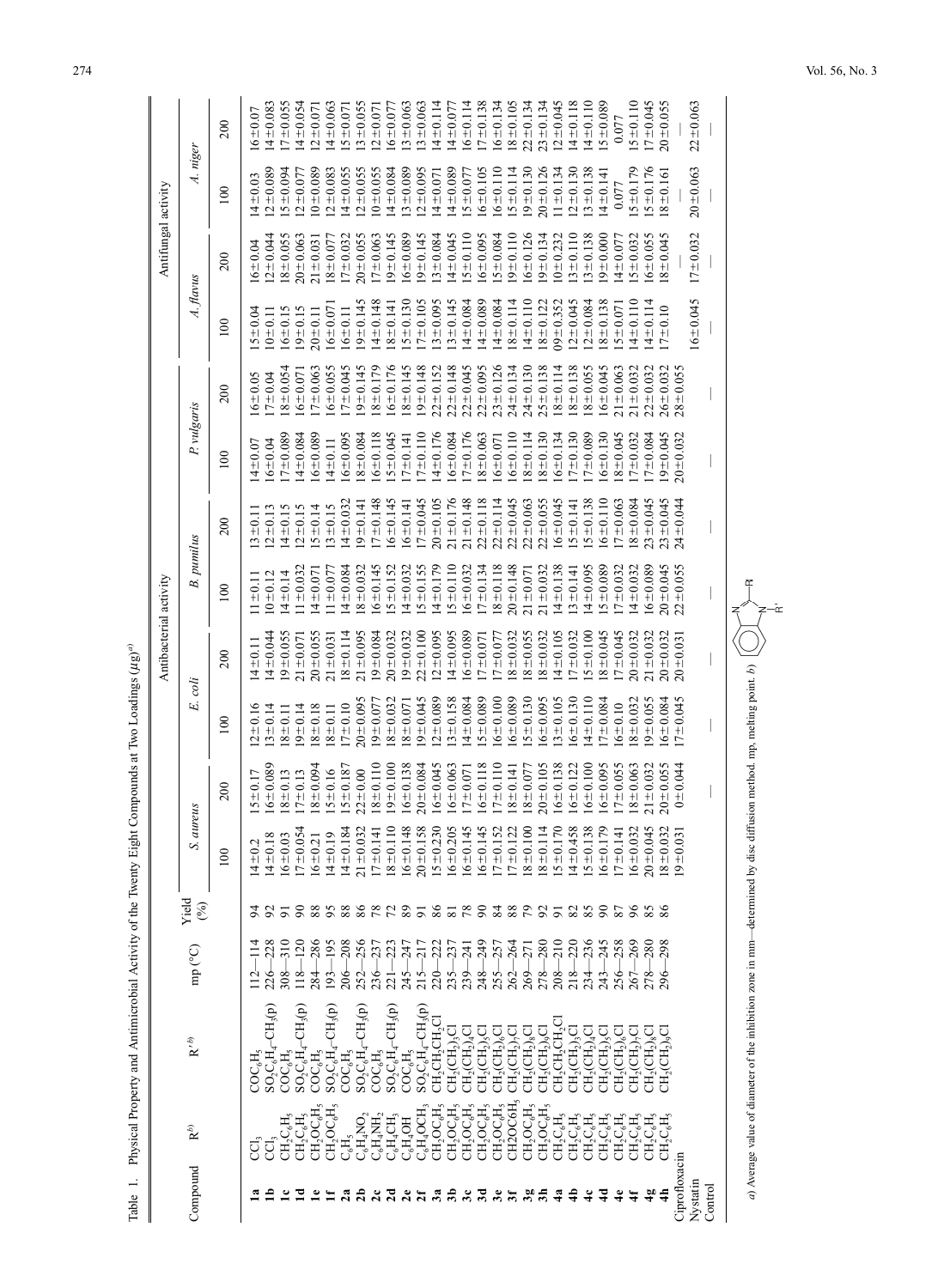ported in the literature for performing this task. A genetic algorithm technique was used to select the descriptors from this large pool that would give the best QSAR model. The genetic function algorithm performs a search over the space of possible QSAR models using the lack of fit  $(LOF=differ-<sub>1</sub>)$ ence between the predicted and the actual activity values) score to estimate the fitness of each model. Lack of fit indicates a difference between the model predictions and actual values. Such evolution of a population of randomly constructed models leads to the discovery of highly predictive QSAR. The populations of the models are created by evolving random initial models using a genetic algorithm.<sup>26)</sup> This approach can build models using not only linear polynomials but also higher-order polynomials, and other nonlinear functions. The QSAR is nothing but a multiple regression containing these selected descriptors as the independent variables and the activity as the dependent variable. The goodness of the regression fits were estimated using parameters such as,  $R^2$  (=1-SSE/TSS),  $R^2$ <sub>adj</sub> (=1- $(n-1)(1-R^2)$ )  $(n-p-1)$ ),  $q^2$  (=1-PRESS/TSS), and *F* ratio (= $(n-2)R^2/2$  $(1 - R<sup>2</sup>)$ ) where, TSS=total sum of squares, PRESS=predictive sum of squares based on leave-one-out method.<sup>27)</sup> In the leave-one-out method, regression relation is built by leaving one data point at a time. The model thus developed is used to determine the activity of the data that was left out and the square of the difference between the experimental and model value is calculated. This exercise is repeated for all the data points and the sum of square of the difference is estimated, which is known as PRESS. This method is also known as internal validation. While  $R^2$  and  $R^2$ <sub>adj</sub> are indication of the model fit,  $q^2$  is an indication of the predictive capability of the model. A large *F* indicates that the model fit is not a chance occurrence.  $R^2$  and  $R^2$ <sub>adj</sub> above a value of 0.6 indicate good model fit, while  $q^2$  above 0.50 indicates that the model has reasonably good predictive capability.

In order to further test the predictive capability of some of the models, the data set was divided into training and test/validation sets. This division is made in a random manner. The training set data was used for developing the regression model. This model was used to predict the activity of the test set data and compared with the actual values. This external validation technique definitely proves the predictive capability of models and it is superior to internal leave-oneout method.

Analysis of variance (ANOVA) on the activity data, cluster analysis and principal component analysis were performed using KyPlot® (U.S.A.). Cluster analysis is an unsupervised learning technique which aims at sorting different objects into groups in a way that the degree of similarity (or activity) between two objects is maximal if they belong to the same group and minimal otherwise.28) The forming of the groups is based on dissimilarity distant (*i.e.,* differences between the activities of individual compounds). If two compounds are in the same group it means that they may have similar structural features. Compounds within a cluster are more similar to each other than they are to compounds in other clusters. Principal Components Analysis can be used to identify patterns in data, and expressing the data in such a way as to highlight their similarities and differences. It is suited for high dimensional systems, where the number of dimensions can be reduced without much loss of information. Principal component analysis is performed on the descriptor data to reduce it to a small set which can be analysed much more meaningfully.

**Antimicrobial Activity** The twenty eight compounds (see Table 1 for compound details) were tested against four bacteria namely, *Staphylococcus aureus* (ATTC-25923), *Bacillus pumilus* (recultured), *Escherichia coli* (ATTC-25922) and *Proteus vulgaris* (recultured) and two fungi namely, *Aspergillus flavus* (NCIM No. 524), and *Aspergillus niger* (recultured). The activity was tested by the disc-diffusion method under standard conditions using Müller–Hinton agar medium as described by NCCLS.<sup>30)</sup> Standardized inoculum  $(5\times10^5 \text{ cftu } / \text{m}$ ) of each test bacterium was spread on to sterile Müller–Hinton agar plates so as to achieve a confluent growth. Discs measuring 9 mm in diameter were punched from Whatman no.1 filter paper. Batches of 100 discs were dispensed to each screw capped bottles and sterilized by dry heat at  $140^{\circ}$ C for 1 h. The test compounds (mol/ml) were dissolved in a mixture of EtOH/Me<sub>2</sub>SO<sub>4</sub> mixture (1 : 1, v/v) and the discs were introduced on the agar medium. Subsequently, the test compounds were loaded on the filter paper discs so that the disc contained 100 or 200  $\mu$ g of the compound. The discs only with  $EtOH/Me<sub>2</sub>SO<sub>4</sub>$  mixture were used as solvents control. The antibiotics namely, ciprofloxacin and nystatin were used as standard drug to test the antibacterial and antifungal activities respectively. The plates were allowed to stand for 1 h or more for diffusion to take place and then incubated at  $37^{\circ}$ C for 24 h. The zone of inhibition was recorded to the nearest mm. Experiments were repeated in triplicate and the average values are reported here with their standard deviation.

## **Results**

The antimicrobial activity of the benzimidazole derivatives is tested by the agar disc-diffusion method against the grampositive and gram-negative bacteria and, the two fungi. The results of these studies are summarized in Table 2 with the corresponding standard deviation from the mean value. Two way ANOVA of the antimicrobial data at 100 and  $200 \mu$ g/disc concentration levels for the four bacteria indicate (Tables are given in supporting material) that the compounds significantly differ in activity between themselves  $(F=10.2$ and 17.1 at 100 and 200  $\mu$ g/disc concentration levels respectively,  $p<0.001*$ ) and between the various microorganisms  $(F=2.83$  and 5.83 for the two concentrations respectively, with corresponding probability values of  $p<0.01**$  and  $p$ <0.05\*\*\* respectively). Compounds **2b**, with R as  $C_6H_4NO_2$  and R' as  $SO_2C_6H_4$ – $CH_3(p)$ , **2f** with R as  $C_6H_4OCH_3$  and R' as  $SO_2C_6H_4$ – $CH_3(p)$ , and **4h**, with R as  $CH_2C_6H_5$  and R' as  $CH_2(CH_2)_9Cl$  exhibit comparable or higher antibacterial activity than ciprofloxacin against *S. auerus* and *E. coli* and, higher activity than Nystatin against *A. flavus*. The antibacterial activity of the compounds may be due to their direct binding to the double helix, thereby interfering with the DNA-associated enzymatic processes.<sup>31)</sup> Compounds **2b** and **2f** have the same substitutent in the R position but have different groups in the R position. None of the synthesised compounds exhibit higher antibacterial activity than control against *B. pumilus* and *P. vulgaris*. The cluster analysis of the activities of the compounds against *S. aureus* at  $100 \mu g/d$  is concentration is shown in Fig. 1. The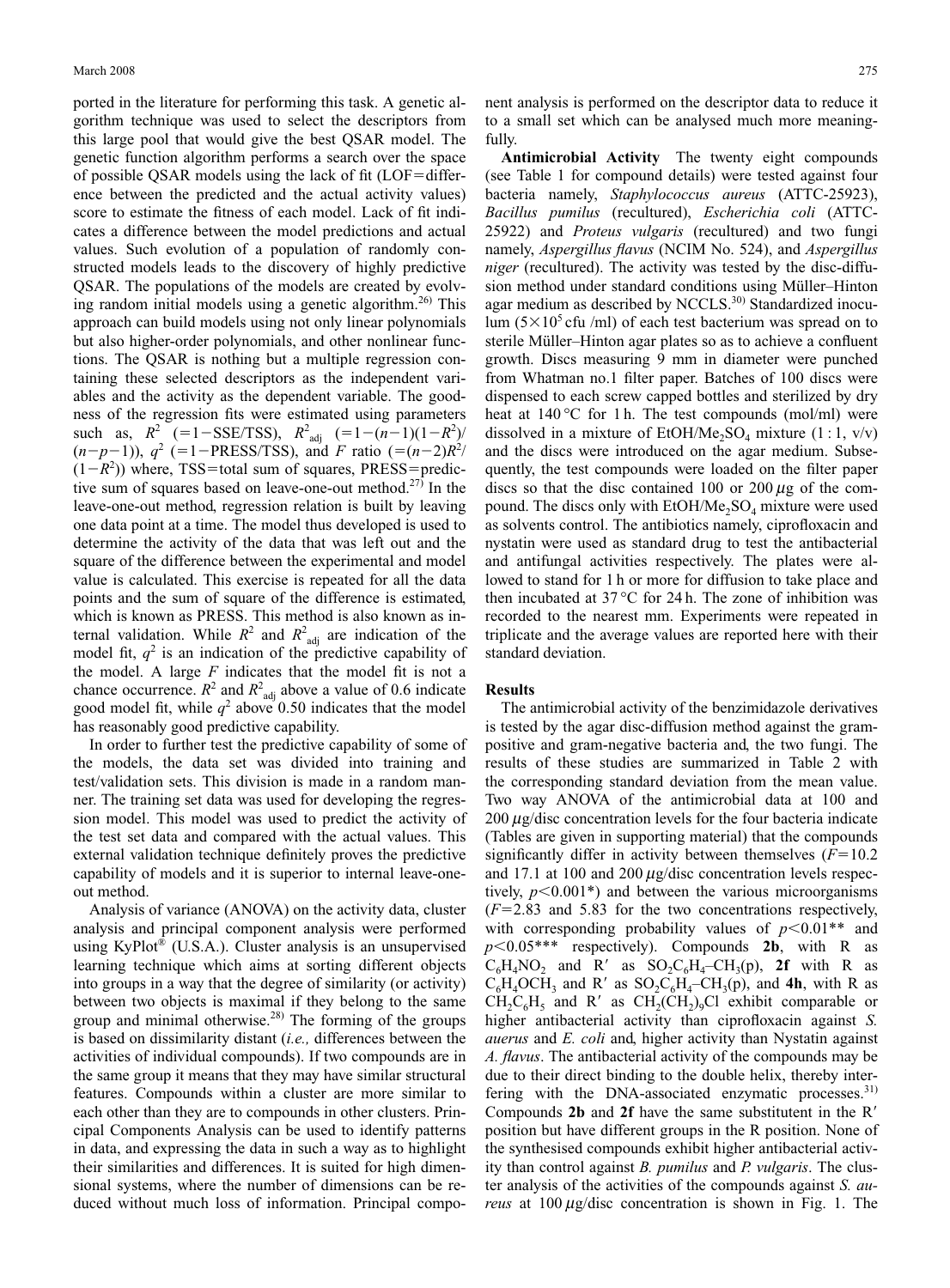| Microorganism | Concentration<br>$(\mu g/ml)$ | Regression model                                                  | $R^2$ | $R^2_{\text{adj}}$ | $q^2$ | F      | <b>PRESS</b> |
|---------------|-------------------------------|-------------------------------------------------------------------|-------|--------------------|-------|--------|--------------|
| S. aureus     | 100                           | $-2.793 + 0.0571$ E-ADJ-mag $-0.0361$ Shadow-xy 3.971 A-type O 58 | 0.75  | 0.719              | 0.62  | 23.98  | 36.1         |
|               | 200                           | $-0.525 + 0.0427$ E-ADJ-mag +0.00897 Shadow-xy -2.742 A type O 58 | 0.68  | 0.64               | 0.52  | 17.2   | 48.1         |
| E. coli       | 100                           | $-77.866 + 0.499$ Molref +12.780 S_aaN $-0.0596$ Jurs-WPSA-1      | 0.871 | 0.854              | 0.83  | 53.8   | 24.72        |
|               | 200                           | $-70.64 + 0.525$ Molref +10.759 S_aaN $-0.0532$ Jurs-WPSA-1       | 0.881 | 0.866              | 0.83  | 59.26  | 32.68        |
| B. pumilus    | 100                           | $6.4069 + 2.292$ Kappa-2 -0.1318 MR                               | 0.78  | 0.75               | 0.72  | 43.8   | 65.94        |
|               | 200                           | $5.926 + 2.286$ Kappa-2 -0.101 MR                                 | 0.653 | 0.626              | 0.58  | 23.6   | 146.9        |
| P. vulgaris   | 100                           | $8.6 + 0.787$ Sr $+0.0688$ Shadow-xy $+0.26$ LUMO                 | 0.77  | 0.745              | 0.68  | 27.29  | 15.5         |
|               | 200                           | $2.15+0.0965$ Sr + 0.18 Shadow-xy + 0.45 LUMO                     | 0.676 | 0.64               | 0.56  | 16.7   | 110.8        |
| A. flavus     | 100                           | 12.489 + 1.042 A type_C_24 $-61.295$ Jurs-RNCG                    | 0.609 | 0.58               | 0.53  | 19.489 | 95.399       |
|               | 200                           | $12.5 + 1.16$ A type C 24 -61.02 Jurs-RNCG                        | 0.66  | 0.63               | 0.58  | 24.53  | 84.15        |
| A. niger      | 100                           | 3.305+1.831 A log p98+0.391 S-ss_O                                | 0.794 | 0.77               | 0.741 | 47.6   | 40.38        |
|               | 200                           | $2.789 + 2.12$ A log p $98 + 0.308$ S-ss_O                        | 0.744 | 0.72               | 0.67  | 36.4   | 67.4         |

Table 2. QSAR Models for Various Bacterial and Fungal Activities (Number of Data Points=28)



Fig. 1. Cluster Analysis of Activity of *S. aureus* at a Concentration of  $100 \mu g/ml$ 

Clustering is based on group average.



Fig. 2. Cluster Analysis of Activity of *A. flavus* at a Concentration of  $100 \,\mu\text{g/ml}$ 

Clustering is based on group average.

compounds in the higher activity group are marked with a circle.

Compound **4a** with R as  $CH_2C_6H_5$  and R' as  $CH_2CH_2$ -CH<sub>2</sub>Cl exhibits lowest antifungal activity in this series at both the concentration levels. Compound **3h**, with R as  $CH_2OC_6H_5$  and R' as  $CH_2(CH_2)_9Cl$  exhibits higher activity against both the fungii than the control Nystatin. Several compounds exhibit higher activity than the control against *A. flavus* (see cluster analysis—Fig. 2). In general, the activity



Fig. 3. Effect of Adding Methlyene Group in the R' Position on the Antibacterial and Antifungal Activities (Compounds **4a** to **4h**, which Have  $R=CH<sub>2</sub>C<sub>6</sub>H<sub>5</sub>$ 

 $\Diamond$ , *S. aureus*;  $\Box$ , *E. coli*;  $\triangle$ , *B. pumilus*;  $\times$ , *P. vulgaris*;  $\blacksquare$ , *A. flavus*;  $\blacklozenge$ , *A. niger.* 

of the antifungal azoles is attributed to the presence of ergosterol in the fungal cell membrane. The synthesized compounds may block ergosterol synthesis by interfering with the demethylation of its precursor, lanosterol.<sup>32)</sup> Compounds **1b** with R as  $\text{CCl}_3$  and R' as  $\text{SO}_2\text{C}_6\text{H}_4-\text{CH}_3(p)$  and, **1a** with R as  $\text{CCI}_3$  and R' as  $\text{COC}_6H_5$  generally exhibit the lowest activity against all the organisms in this series. Cluster analyses for other microorganisms are given in the supporting material.

Figure 3 plots the effect of adding a methylene group in the R' position (compounds 4a to 4h), which have  $R=CH_2C_6H_5$  on the antibacterial and antifungal activities. The antibacterial activity increases from 13—16 to 16— 20 mm and the antifungal activity from 9—10 to 17—18 mm when the number of methylenes is increased from 3 to 10 in the R' position of the benzimidazole derivatives, indicating that increasing the hydrophobicity at the R' position favours activity. For the addition of the same number of methylene groups in the R' position the increase in the antifungal activity is higher than the increase in the antibacterial activity. Figure 4 plots the effect of adding a methylene group in the R' position (compounds 3a to 3h), which have  $R=CH_2OC_6H_5$  on the antibacterial and antifungal activities. The antibacterial activity increases from 12—15 to 16— 21 mm and the antifungal activity from 13—14 to 18— 20 mm when number of methylenes is increased from 3 to 10 in the R' position of the benzimidazole derivatives. As ob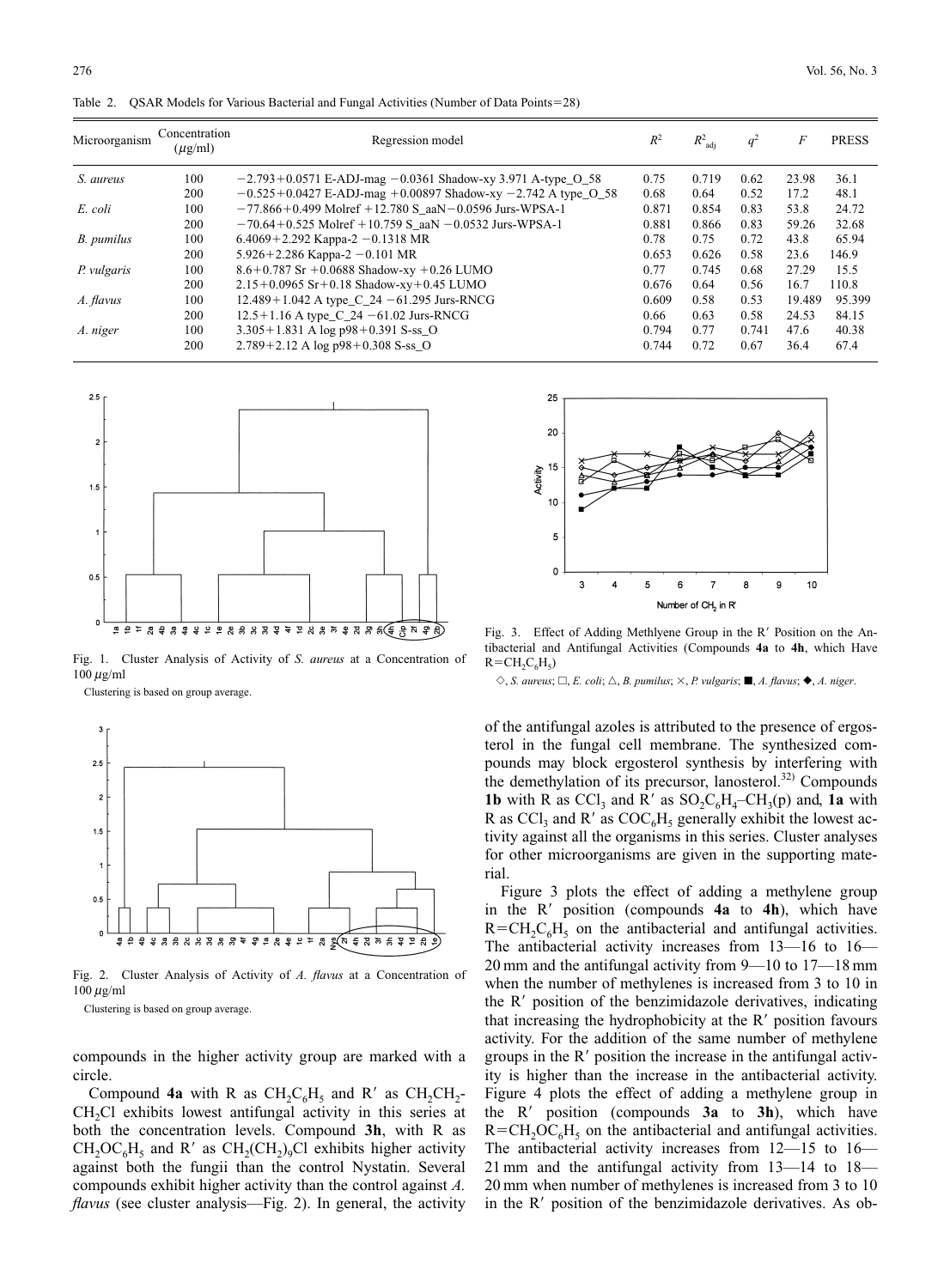served before, for the addition of the same number of methylene groups in the  $R'$  position the increase in antifungal activity is higher than the increase in the antibacterial activity. This observed increase in activity is higher for compounds which have  $CH_2OC<sub>6</sub>H<sub>5</sub>$  in their R position, when compared to those which have  $CH_2C_6H_5$  in their R position.

Figure 5 plots the effect of various electronegative functional groups in the R position (=CCl<sub>3</sub>, CH<sub>2</sub>C<sub>6</sub>H<sub>5</sub>,  $CH_2OCl_6H_5$ ,  $C_6H_4NO_2$ ,  $C_6H_4CH_3$  and  $C_6H_4OCH_3$ ) when  $R' = SO_2C_6H_4 - CH_3(p)$  on the antibacterial activities of the benzimidazole derivatives. The antibacterial activity of all the microorganisms correlate well with the highest occupied molecular orbital energy (with correlation coefficient values of 0.62, 0.44, 0.67, 0.72 for *S. aureus*, *E. coli*, *B. pumilus* and *P. vulgaris* respectively). More negative is the HOMO energy, lower is the activity. In the case of fungii, the activity does not correlate with HOMO but with a descriptor known as SIC  $(-0.79$  and  $-0.73$  for *A. flavus* and *A. niger* respectively), which describes the structural information. Increasing SIC (structural information content) decreases antifungal activity. In the case of *A. flavus*, the least active com-



Fig. 4. Effect of Adding Methlyene Group in the R' Position on the Antibacterial and Antifungal Activities (Compounds **3a** to **3h**, Which Have  $R=CH_2OC<sub>6</sub>H<sub>5</sub>$ 

 $\Diamond$ , *S. aureus*;  $\Box$ , *E. coli*;  $\triangle$ , *B. pumilus*;  $\times$ , *P. vulgaris*;  $\blacksquare$ , *A. flavus*;  $\blacklozenge$ , *A. niger.* 



Fig. 5. Effect of Adding Different Functional Groups in the R Position on the Antibacterial Activity for Compounds with  $R' = SO_2C_6H_4 - CH_3(p)$  as a Function of HOMO

 $\Diamond$ , *S. aureus*;  $\Box$ , *E. coli*;  $\triangle$ , *B. pumilus*;  $\times$ , *P. vulgaris.* 

pound has R equal to  $\text{CCl}_3$  and the most active compound has R equal to  $C_6H_4CH_3$ . In the case of *A. niger*, the most active compound also has  $C_6H_4CH_3$  group in the R position, while all other compounds have the same lower activity.

Table 2 lists the best QSAR models that were developed using the 28 experimental data to describe the observed activity against the four bacteria and the two fungi at 100 and  $200 \mu$ g/disc concentrations. Four of the linear regression relations have two and the remaining eight of the equations have three independent variables. The data fit for all the six microorganisms at both the concentrations are good with  $R^2$ between 0.65 and 0.88 and  $R^2$ <sub>adj</sub> between 0.63 and 0.86. Except for two cases, the predictive capability of the models developed for all the microorganisms are in the acceptable range ( $q^2$ >0.56). The  $q^2$  for *A. flavus* at 100  $\mu$ g/disc is 0.53 and for *S. aureus* at 200  $\mu$ g/disc is 0.52. The *F* values in all cases are very high and are statistically significant indicating that the regression fit is not due to chance.

In order to test whether the linear regression equations developed for *S. aureus*, *E. coli* and *P. vulgaris* at  $100 \mu$ g/disc concentration were over fitted the data corresponding to those organisms were divided into training and test/validation sets containing 23 and 5 data points respectively. The training set data was used to develop the QSAR equations, which are listed in Table 3. Later, these equations were used to predict the antibacterial activity of the test set. Figures 7 to 9 compare the predicted and experimental activities for the test and training sets for all the three microorganisms. It is seen in all the cases the test set data is predicted very well indicating the predictive capability of the models developed (the tables comparing the predicted with the actual values for these three organisms are given in the supporting material).

Principal component analysis of the two hundred and forty nine descriptors led to the conclusion that at least eight principal components are required to describe 95% of the variance, with the first principal component accounting for about 45% of the variance. Figure 10 plots the activities against the



Fig. 6. Effect of Adding Different Functional Groups in the R Position on the Antifungal Activity for Compounds with  $R' = SO_2C_6H_4 - CH_3(p)$  as a Function of SIC

 $\diamondsuit$ , *A.* flavus;  $\square$ , *A. niger.* 

Table 3. QSAR Models for Three Bacterial Activities at a Concentration of  $100 \mu g/d$ isc Using Training Data set (Number of Data Points=23)

| Microorganism                       | Regression model                                                                                                                                                                       | $R^2$                   | $R^2_{\text{adi}}$     |                      |              | <b>PRESS</b>         |
|-------------------------------------|----------------------------------------------------------------------------------------------------------------------------------------------------------------------------------------|-------------------------|------------------------|----------------------|--------------|----------------------|
| S. aureus<br>E. coli<br>P. vulgaris | $-3.735 + 0.0576$ E-ADJ-mag $-0.0278$ Shadow-xy $-3.992$ A-type $-0.58$<br>$-70+0.487$ Molref +11.185 S aaN $-0.0563$ Jurs-WPSA-1<br>$8.72 + 0.732$ Sr + 0.0691 Shadow-xy + 0.218 LUMO | 0.734<br>0.872<br>0.732 | 0.693<br>0.853<br>0.69 | 0.64<br>0.82<br>0.67 | 1722<br>43.4 | 38.5<br>21.7<br>16.6 |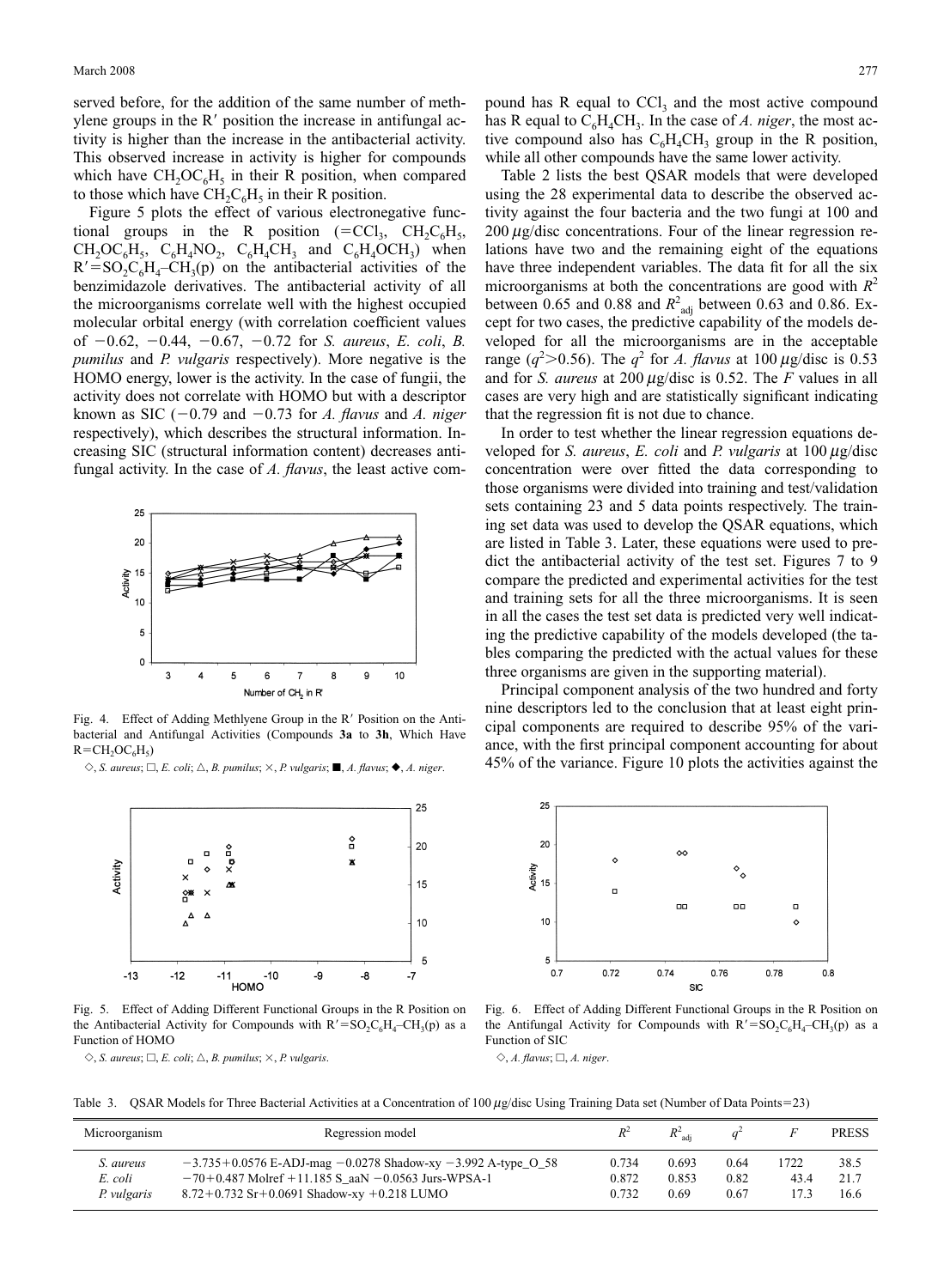

Fig. 7. Comparison of Activity Data and Model for *S. aureus* at a Concentration  $100 \mu g/ml$ 

 $\triangle$ , training set data;  $\blacksquare$ , test set data.



Fig. 8. Comparison of Activity Data and Model for *E. coli* at a Concentration  $100 \mu g/ml$ 

 $\triangle$ , training set data;  $\blacksquare$ , test set data.

Table 4. Details of Descriptors Used in the Models Listed in Table 2



Fig. 9. Comparison of Activity Data and Model for *P. vulgaris* at a Concentration 100  $\mu$ g/ml

 $\triangle$ , training set data,  $\blacksquare$ , test set data.



Fig. 10. Antibacterial Activities Plotted against First Principal Component  $\Diamond$ , *S. aureus*;  $\Box$ , *E. coli*;  $\triangle$ , *B. pumilus*;  $\times$ , *P. vulgaris.* 

| Descriptor   | Type                             | Description                                                                                                          |
|--------------|----------------------------------|----------------------------------------------------------------------------------------------------------------------|
| A $\log p98$ | Thermodynamic                    | Log P (the octanol/water partition coefficient) is related to the hydrophobic character of the molecule              |
| A type-C-24  | Atom type thermodynamic          | Type of bonds attached to a carbon atom                                                                              |
| A type-O-58  | Atom type thermodynamic          | Type of bonds attached to an oxygen atom $(=0)$                                                                      |
| E-ADJ-mag    | Information-content              | Entropy of edge adjacency matrix                                                                                     |
| Jurs -RNCG   | Shape and electronic information | Charge of most negative atom divided by the total negative charge                                                    |
| Jurs-WPSA-1  | Shape and electronic information | Surface-weighted charged partial surface areas                                                                       |
| Kappa-2      | Topological                      | Kier's Shape index                                                                                                   |
| <b>LUMO</b>  | Electronic                       | Lowest unoccupied molecular orbital                                                                                  |
| Molref       | Thermodynamic                    | Molar refractivity                                                                                                   |
| MR.          | Fragment constants               | Molecular refractivity                                                                                               |
| $S_aaN$      | Electrotopological               | N with 2 aromatic bonds                                                                                              |
| $SC-1$       | Topological                      | Number of the 1st order subgraphs                                                                                    |
| Shadow-xy    | Shape                            | Area of the molecular shadow in the XY plane                                                                         |
| <b>Sr</b>    | Electronic descriptor            | Captures changes in electronic distribution and it is an index indicating the reactivity of aromatic<br>hydrocarbons |
| $S-ss$ O     | Electrotopological               | O with two single bonds                                                                                              |

four bacteria as a function of the first principal component. There seems to be a positive correlation between the antibacterial activity and the first principal component.

The description of the various descriptors that were used in the QSAR is tabulated in Table 4. The descriptors used in the model for *S. aureus* are E-ADJ-mag, Shadow-xy and Atype\_O\_58. The first descriptor is positively correlated and the other two are negatively correlated with activity. The first two descriptors relate to the molecular size and area. Hydrophobicity of organic molecules is represented in terms of

Log P (the logarithm of 1-octanol/water partition coefficient). The C log P is one such method which makes use of Ghose– Crippen atom counts descriptors (A type).<sup>33,34)</sup> A type\_O\_58 is such a descriptor which represents a double bonded oxygen in the form of  $=$  O. Turker *et al.* observed that a group which possesses hydrogen accepting capability improves activity. $21$ )

The descriptors used in the QSAR for *E. coli* are Molref, S\_aaN and Jurs-WPSA-1. The first two descriptors have a positive and the last one has a negative correlation with ac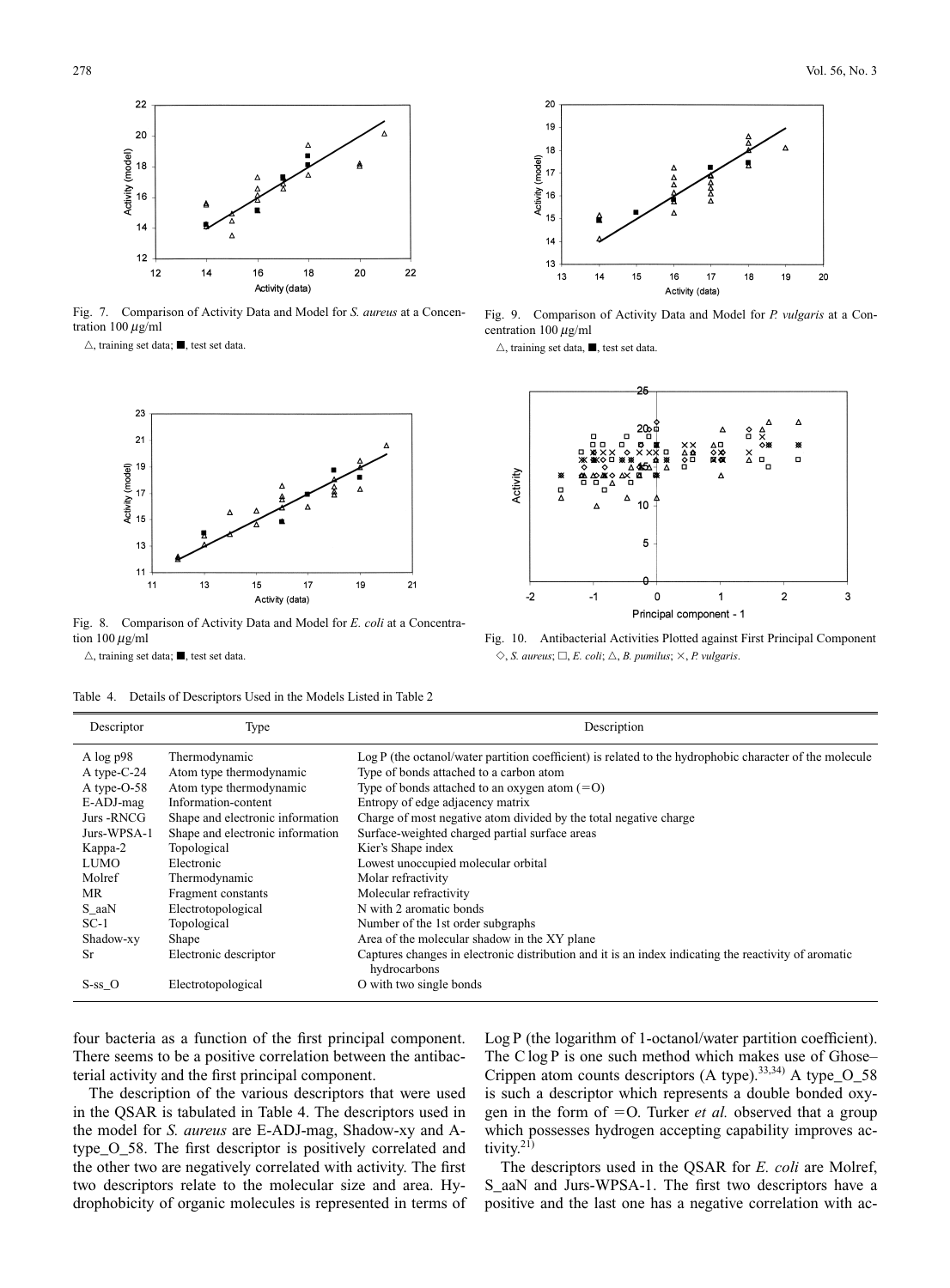tivity. Jurs descriptor is a combination of surface area and surface charge of the molecule. Molref describes the molar refractivity and S\_aaN captures the number of aromatic nitrogens in the compound. The descriptors used in the QSAR for *B. pumilus* are Kappa-2 and MR. MR represents the molecular refractivity and is negatively correlated with the anti bacterial activity and Kappa-2 is positively correlated with the activity. Kappa represents the shape of the molecule and Kumar *et al.*, similar to the current findings, also observed positive contribution of Kier-shape index towards activity.<sup>35)</sup>

The descriptors used in the QSAR for *P. vulgaris* are Sr, Shadow-xy and LUMO, and all are positively correlated with activity. Shadow-xy relates to the shape of the molecule and contribution of shape in QSAR for predicting activity against antimicrobials, specifically against *Mycobacterium tuberculosis* has been earlier reported by our research group.<sup>26,36</sup> Sr and LUMO relate the electronic features of the compound. Sener *et al*. found that activity of similar compounds against *C. albicans* is highly correlated with LUMO.<sup>20)</sup>

The descriptors used in the QSAR for *A. flavus* are A type\_C\_24 and Jurs –RNCG. A type\_C\_24 represents the carbon atom which is connected to two R groups on either side though aromatic single bond.<sup>33,34)</sup> Such groups are present in the present set of structures. Jurs –RNCG is negatively correlated while the other descriptor is positively correlated with activity. The Jurs descriptor is a combination of shape and charge. The descriptors used in the QSAR for *A. niger* are A log p98 and S-ss\_O and both are positively correlated with activity. The importance of Log P as a descriptor against *Bacillus subtilis* has been pointed out by others.<sup>17)</sup> S-ss\_O relates to the electronic environment around the oxygen atom.

The models have identified several independent variables or descriptors suitable for QSAR. They pertain to the size, shape and area of the molecule, electronic parameters such as Sr and LUMO, and liphophylic–hydrophilic balance. The descriptors short listed in the present work match with those that were found by several other researchers.<sup>14,15,18)</sup>

The present study included the synthesis of twenty eight analogues of benzimidazoles which were tested for their antimicrobial activity against four bacteria namely *S. aureus*, *E. coli*, *B. pumilus* and *P. vulgaris* and two fungi namely *A. flavus* and *A. niger*. The test compound solutions were prepared at two concentrations at constant molarity (mol/ml). Detailed characterization data of sixteen of the compounds are reported in this paper since they have not been mentioned anywhere. Compounds **2b**, with R as  $C_6H_4NO_2$  and R' as  $SO_2C_6H_4$ –CH<sub>3</sub>(p), **2f** with R as  $C_6H_4OCH_3$  and R' as  $SO_2C_6H_4$ –CH<sub>3</sub>(p), and **4h**, with R as  $CH_2C_6H_5$  and R<sup>'</sup> as  $CH<sub>2</sub>(CH<sub>2</sub>)<sub>9</sub>Cl$  exhibited comparable or higher antibacterial activity than Ciprofloxacin against *S. auerus* and *E. coli* and, higher activity than Nystatin against *A. flavus*. Several other compounds showed better activity than the standard antibiotic for *E. coli*. None of the synthesised compounds exhibited higher antibacterial activity than control against *B. pumilus* and *P. vulgaris*. A few compounds exhibited better activity than the standard drug towards the fungus, *A. flavus*. Compounds **1b** with R as CCl<sub>3</sub> and R' as  $SO_2C_6H_4$ –CH<sub>3</sub>(p) and, **1a** with R as  $CCl_3$  and R' as  $COC_6H_5$  generally exhibited the lowest activity against all the organisms in this series. Addition of methylene groups in the R' position increased anti-infective activity. QSAR models were developed relating their observed activities with molecular descriptors. All the models had between two to three independent variables. A genetic algorithm technique was used to select the descriptors from a large pool so as to arrive at the best QSAR models. The QSARs developed were good for all the cases  $(R^2=0.65 \text{ to } 0.88; R^2_{\text{adj}}=0.63 \text{ to } 0.86)$ . Except for two cases, the predictive capability of the developed models was in acceptable range  $(q^2>0.56)$ . In order to further test the predictive capabilities of the models that had three independent variables, the activity data for those cases were divided into training (23 values) and test/validation (5 values) sets. QSARs were developed with the training data set and these equations were used to predict the test data. In all the three cases the models were able to predict the external test data well. The best molecular descriptors identified relate to polar surface area, log P, electronic parameters, molecular size, shape and area.

## **Experimental**

The melting point of the synthesized compounds (Table 1) was determined in open capillaries using Toshniwal melting point apparatus. Purity of the compounds was tested by TLC using an eluent mixture of  $CHCl<sub>3</sub>:CH<sub>3</sub>OH (3:1 v/v)$ , and the structures were confirmed by FTIR (in KBr pellet) using Perkin Elmer double beam Infra red spectrometer and <sup>1</sup>H-, <sup>13</sup>C-NMR (90 MHz) using EM-390-spectrometer. The mass spectra were recorded on Shimadu QP-5000 mass spectrometer. Elemental analysis was recorded on Perkin-Elmer 240 CHN analyzer. The reagents and solvents were purchased from Ranbaxy, E-Merck, Loba and Sisco chemicals, India.

**General Procedure** A mixture of substituted benzimidazoles (1.0 g, 0.0042 mol) and appropriate dichloroalkanes (2.24 g, 0.15 mol) in aqueous sodium hydroxide (5%, 20 ml) was stirred for 1—2 h at room temp. and heated under reflux for  $1-4$  h. The reaction mixture was allowed to stand to attain room temperature. A solid precipitate that separated out was filtered off, washed with little cold water, dried in vacuum and recrystallized from THF. Detailed characterization data is given below for compounds **3a**—**3h** and **4a**—**4h**. The data for other compounds had been reported earlier by us and are not reported here.<sup>29)</sup>

*N*-1-(Chloropropyl)-2-(phenoxymethyl)benzimidazole (**3a**): IR (KBr): 2968, 2818, 1635, 1602, 1476, 1446, 1206, 1069 and 734 cm<sup>-1</sup>; <sup>1</sup>H-NMR (DMSO-*d<sub>6</sub>) δ*: 7.53—6.85 (m, 11H (Ar)), 4.78—4.34 (m, 6H (CH<sub>2</sub>)<sub>3</sub>) ppm; <sup>13</sup>C-NMR δ: 149.64, 144.02, 141.24, 133.64, 131.06, 129.83, 129.31, 128.83, 127.45, 120.61, 110.15, 108.83 and 100.31 ppm; MS (FAB) *m*/*z*: 300 (M<sup>+</sup>, 80%), 301 (M<sup>+</sup>+1, 40%), 299 (M<sup>+</sup>-1, 12%), 165 (16%), 115 (18%). *Anal.* Calcd for C<sub>17</sub>H<sub>17</sub>N<sub>2</sub>OCl: C, 68.00, H, 5.66, N, 9.33%. Found: C, 68.06, H, 5.71, N, 9.37%.

*N*-1-(Chlorobutyl)-2-(phenoxymethyl)benzimidazole (**3b**): IR (KBr): 2907, 2717, 1642, 1612, 1486, 1426, 1208, 1066 and 736 cm<sup>-1</sup>; <sup>1</sup>H-NMR (DMSO-*d<sub>6</sub>) δ*: 7.64—7.35 (m, 11H (Ar)), 4.85—4.79 (m, 8H (CH<sub>2</sub>)<sub>4</sub>) ppm; <sup>13</sup>C-NMR δ: 144.87, 142.22, 134.13, 129.78, 129.30, 128.87, 128.72, 128.37, 127.09, 124.24, 115.99, 113.29 and 102.23 ppm; MS (FAB) *m*/*z*: 314 (M<sup>+</sup>, 80%), 315 (M<sup>+</sup>+1, 40%), 313 (M<sup>+</sup>-1, 12%), 165 (16%), 115 (18%). *Anal*. Calcd for C<sub>18</sub>H<sub>19</sub>N<sub>2</sub>OCl: C, 68.78, H, 6.05, N, 8.91%. Found: C, 68.83, H, 6.09, N, 8.97%.

*N*-1-(Chloropentyl)-2-(phenoxymethyl)benzimidazole (**3c**): IR (KBr): 2957, 2836, 1675, 1607, 1445 1408, 1208, 1069 and 740 cm<sup>-1</sup>; <sup>1</sup>H-NMR (DMSO-*d*<sub>6</sub>) δ: 7.89—7.59 (m, 11H (Ar)), 4.85—4.79 (m, 10H (CH<sub>2</sub>)<sub>5</sub>) ppm; <sup>13</sup>C-NMR δ: 147.68, 146.89, 146.34, 135.70, 129.47, 128.46, 127.72, 121.58, 118.52, 115.58, 109.45, 104.40 and 101.58) ppm; MS (FAB) *m*/*z*: 328 (M<sup>+</sup>, 80%), 329 (M<sup>+</sup>+1, 40%), 327 (M<sup>+</sup>-1, 12%), 165 (16%), 115 (18%). *Anal.* Calcd for C<sub>19</sub>H<sub>21</sub>N<sub>2</sub>OCl: C, 69.51, H, 6.40, N, 8.53%. Found: C, 69.55, H, 6.46, N, 8.57%.

*N*-1-(Chlorohexyl)-2-(phenoxymethyl)benzimidazole (**3d**): IR (KBr): 2982, 2811, 1660, 1593, 1449, 1400, 1212, 1605 and 736 cm<sup>-1</sup>; <sup>1</sup>H-NMR (DMSO-*d<sub>6</sub>*) δ: 7.93—7.62 (m, 11H (Ar)), 4.90—4.62 (m, 12H (CH<sub>2</sub>)<sub>6</sub>) ppm; <sup>13</sup>C-NMR δ: 143.23, 134.65, 130.94, 130.50, 129.58, 129.04, 128.37, 128.08, 127.84, 127.54, 127.11, 110.94 and 104.65 ppm; MS (FAB) *m*/*z*: 342 (M<sup>+</sup>, 80%), 343 (M<sup>+</sup>+1, 40%), 340 (M<sup>+</sup>-1, 12%), 165 (16%), 115 (18%). *Anal*. Calcd for C<sub>20</sub>H<sub>23</sub>N<sub>2</sub>OCl: C, 70.17, H, 6.72, N, 8.18%. Found: C, 70.22, H, 6.77, N, 8.23%.

*N*-1-(Chloroheptyl)-2-(phenoxymethyl)benzimidazole (**3e**): IR (KBr):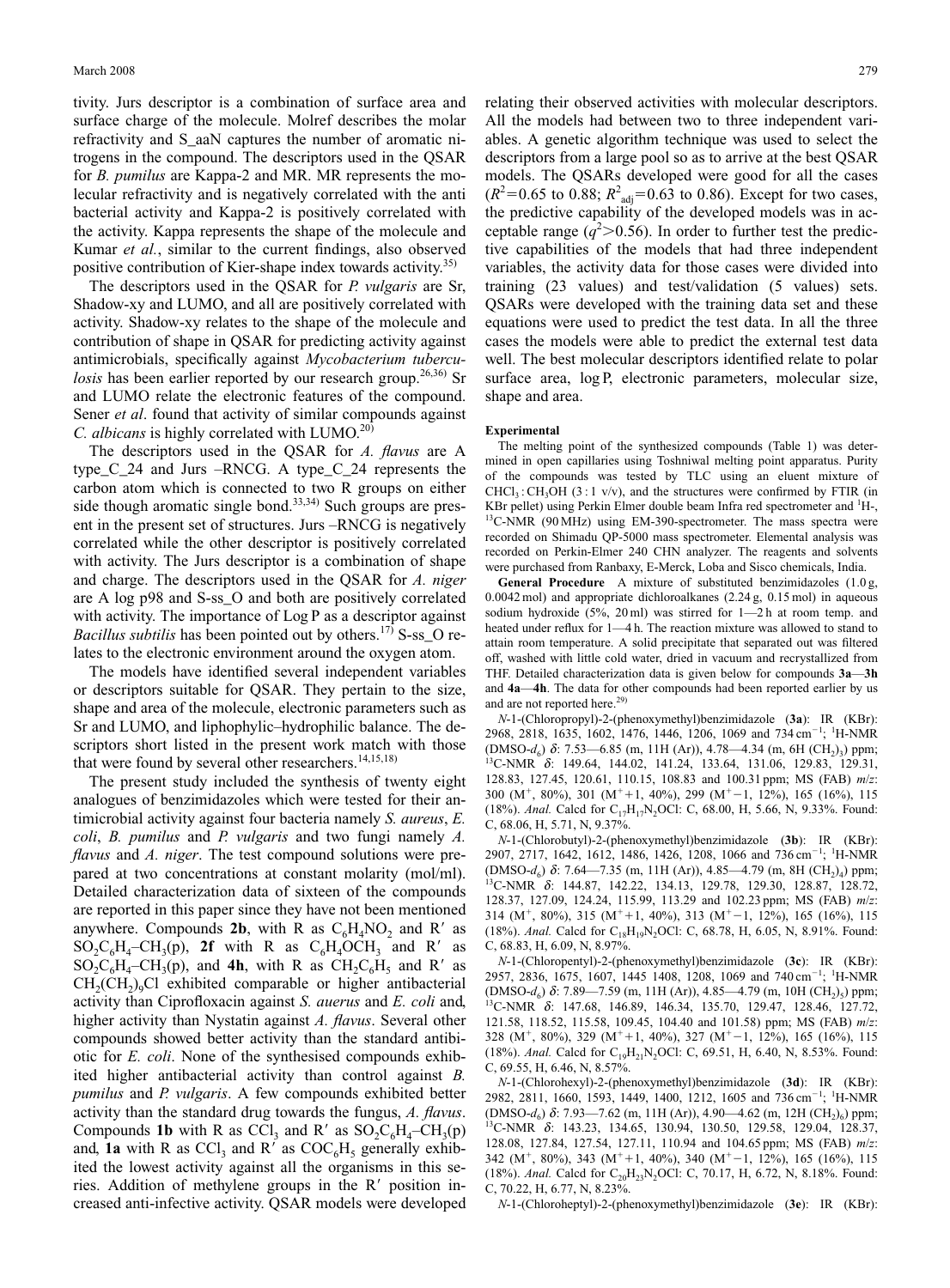2989, 2797, 1660, 1594, 1450, 1401, 1211, 1602 and 739 cm<sup>-1</sup>; <sup>1</sup>H-NMR  $(DMSO-d_6)$   $\delta$ : 8.00—7.71 (m, 11H (Ar)), 4.96—4.62 (m, 14H (CH<sub>2</sub>)<sub>7</sub>) ppm; <sup>13</sup>C-NMR  $\delta$ : 145.83, 134.14, 133.44, 130.20, 128.62, 127.22, 126.86, 124.84, 119.05, 116.82, 112.77, 109.05 and 104.72 ppm; MS (FAB) *m*/*z*: 356 (M<sup>+</sup>, 80%), 357 (M<sup>+</sup>+1,40%), 355 (M<sup>+</sup>-1, 12%), 165 (16%), 115 (18%). *Anal*. Calcd for C<sub>21</sub>H<sub>25</sub>N<sub>2</sub>OCl: C, 70.78, H, 7.02, N, 7.86%. Found: C, 70.82, H, 7.07, N, 7.91%.

*N*-1-(Chlorooctyl)-2-(phenoxymethyl)benzimidazole (**3f**): IR (KBr): 2973, 2871, 1662, 1604, 1450, 1402, 1211, 1067 and 741 cm<sup>-1</sup>; <sup>1</sup>H-NMR (DMSO- $d_6$ )  $\delta$ : 8.09—7.71 (m, 11H (Ar)), 4.99—4.63 (m, 16H (CH<sub>2</sub>)<sub>8</sub>) ppm; <sup>13</sup>C-NMR  $\delta$ : 147.86, 140.94, 134.86, 133.05, 132.23, 130.88, 129.93, 129.40, 129.23, 129.05, 128.70, 127.86, 124.58 and 109.74 ppm; MS (FAB) *m*/*z*: 370 (M<sup>+</sup>, 80%), 371 (M<sup>+</sup>+1, 40%), 369 (M<sup>+</sup>-1, 12%), 165 (16%), 115 (18%). *Anal.* Calcd for C<sub>22</sub>H<sub>27</sub>N<sub>2</sub>OCl: C, 71.35, H, 7.29, N, 7.56%. Found: C, 71.39, H, 7.29, N, 7.55%.

*N*-1-(Chlorononyl)-2-(phenoxymethyl)benzimidazole (**3g**): IR (KBr): 2987, 2868, 1669, 1600, 1493 1449, 1214, 1069 and 740 cm<sup>-1</sup>; <sup>1</sup>H-NMR (DMSO-*d*<sub>6</sub>) δ: 8.12—7.79 (m, 11H (Ar)), 5.09—4.69 (m, 18H (CH<sub>2</sub>)<sub>9</sub>) ppm; <sup>13</sup>C-NMR δ: 144.02, 141.24, 133.64, 131.06, 129.83, 129.31, 128.83, 127.45, 126.90, 121.78, 120.61, 112.15 and 110.44 ppm; MS (FAB) *m*/*z*: 384 (M<sup>+</sup>, 80%), 385 (M<sup>+</sup>+1, 40%), 383 (M<sup>+</sup>-1, 12%), 165 (16%), 115 (18%). *Anal*. Calcd for C<sub>23</sub>H<sub>29</sub>N<sub>2</sub>OCl: C, 71.87, H, 7.55, N, 7.30%. Found: C, 71.88, H, 7.55, N, 7.30%.

*N*-1-(Chlorodecyl)-2-(phenoxymethyl)benzimidazole (**3h**): IR (KBr): 2975, 2888, 1642, 1612, 1444, 1215, 1407, 1071 and 742 cm<sup>-1</sup>; <sup>1</sup>H-NMR (DMSO- $d_6$ )  $\delta$ : 8.18—7.80 (m, 11H (Ar)), 5.15—4.72 (m, 20H (CH<sub>2</sub>)<sub>10</sub>) ppm; 13C-NMR d: 144.47, 134.22, 134.13, 129.78, 129.30, 128.87, 128.72, 128.37, 127.09, 124.24, 115.99, 105.94 and 102.23 ppm; MS (FAB): *m*/*z*: 296 (M<sup>+</sup>, 100%), 297 (M<sup>+</sup>+1, 52%), 295 (M<sup>+</sup>-1, 13%), 193 (6%), 178 (13%), 165 (50%), 115 (10%) and 105 (13%). MS (FAB) *m*/*z*: 398 (M, 80%), 399 (M<sup>+</sup>+1,40%), 397 (M<sup>+</sup>-1, 12%), 165 (16%), 115 (18%). *Anal.* Calcd for C<sub>24</sub>H<sub>31</sub>N<sub>2</sub>OCl: C, 71.87, H, 7.78, N, 7.03%. Found: C, 71.91, H, 7.82, N, 7.03%.

*N*-1-(Chloropropyl)-2-benzylbenzimidazole (**4a**): IR (KBr): 2967, 2852, 1660, 1594, 1479, 1449 and 735 cm<sup>-1</sup>; <sup>1</sup>H-NMR (DMSO- $d_6$ )  $\delta$ : 7.60–7.20 (m, 11H (2-benzylbenzimidazole)), 4.82—4.72 (m, 6H (CH<sub>2</sub>)<sub>3</sub>) ppm; <sup>13</sup>C-NMR δ: 147.92, 146.26, 132.37, 132.02, 130.72, 129.56, 129.41, 129.10, 128.92, 128.66, 128.34, 127.77 and 126.48 ppm; MS (FAB)  $m/z$ : 284 (M<sup>+</sup>, 100%), 285 (M<sup>+</sup> +1, 17%), 283 (M<sup>+</sup> -1, 8%), 296 (4%), 194 (33%), 178 (21%), 165 (6%), 115 (31%) and 103 (25%). *Anal*. Calcd for C<sub>17</sub>H<sub>17</sub>N<sub>2</sub>Cl: C, 71.83, H, 5.98, N, 9.85%. Found: C, 71.84, H, 5.97, N, 9.89%.

*N*-1-(Chlorobutyl)-2-benzylbenzimidazole (**4b**): IR (KBr): 2969, 2863, 1631, 1606, 1486 1400 and 737 cm<sup>-1</sup>; <sup>1</sup>H-NMR (DMSO- $d_6$ )  $\delta$ : 7.50–7.00 (m, 11H (2-benzylbenzimidazole)), 4.91—4.74 (m, 8H (CH<sub>2</sub>)<sub>4</sub>) ppm; <sup>13</sup>C-NMR δ: 141.30, 139.83, 134.22, 134.13, 129.78, 129.30, 128.87, 128.37, 127.09, 124.24, 123.26 115.99, 113.29 and 105.94 ppm; MS (FAB) *m*/*z*: 298  $(M^+$ , 100%), 299  $(M^+ + 1, 19)$ %), 297  $(M^+ - 1, 12)$ %), 297 (2%), 194 (6%), 165 (13%), 115 (22%), and 103 (21%). *Anal*. Calcd for C<sub>18</sub>H<sub>19</sub>N<sub>2</sub>Cl: C, 72.48, H, 6.37, N, 9.39%. Found: C, 72.52, H, 6.41, N, 9.43%.

*N*-1-(Chloropentyl)-2-benzylbenzimidazole (**4c**): IR (KBr): 2974, 2856, 1660, 1628, 1479, 1414 and 741 cm<sup>-1</sup>; <sup>1</sup>H-NMR (DMSO- $d_6$ )  $\delta$ : 7.64–6.91 (m, 11H (2-benzylbenzimidazole)), 4.93—4.71 (m, 10H (CH<sub>2</sub>)<sub>5</sub>) ppm; <sup>13</sup>C-NMR δ: 149.45, 147.68, 146.89, 146.34, 135.70, 129.47, 128.46, 127.72, 127.23, 121.58, 118.52, 115.58, 109.45, 105.58, 100.46 and 21.53 ppm; MS (FAB) *m*/*z*: 312 (M<sup>+</sup>, 100%), 313 (M<sup>+</sup>+1, 12%), 311 (M<sup>+</sup>-1, 7%), 297 (29%), 194 (25%), 178 (18%), 165 (88%), 115 (17%), and 105 (23%). *Anal.* Calcd for  $C_{19}H_{21}N_2Cl$ : C, 73.07, H, 6.73, N, 8.97%. Found: C, 73.11, H, 6.72, N, 8.97%.

*N*-1-(Chlorohexyl)-2-benzylbenzimidazole (**4d**): IR (KBr): 3065, 2858, 1638, 1602, 1479, 1414 and 739 cm<sup>-1</sup>; <sup>1</sup>H-NMR (DMSO- $d_6$ )  $\delta$ : 7.84–6.84 (m, 11H (2-benzylbenzimidazole)), 4.95—4.74 (m, 10H  $(CH_2)_6$ ) ppm; <sup>13</sup>C-NMR δ: 145.62, 135.51, 131.32, 129.59, 129.50, 128.36, 127.32, 126.72, 125.20, 123.16, 114.10, 104.12 and 104.20 ppm; MS (FAB)  $m/z$ : 326 (M<sup>+</sup>, 100%), 327 (M<sup>+</sup> +1, 21%), 325 (M<sup>+</sup> -1, 10%), 295 (21%), 194 (8%), 178 (8%), 165 (8%), and 106 (16%). *Anal*. Calcd for C<sub>20</sub>H<sub>23</sub>N<sub>2</sub>Cl: C, 73.61, H, 7.05, N, 8.58%. Found: C, 73.65, H, 7.09, N, 8.62%.

*N*-1-(Chloroheptyl)-2-benzylbenzimidazole (**4e**): IR (KBr): 2989, 2883, 1624, 1602, 1483, 1443 and 731 cm<sup>-1</sup>; <sup>1</sup>H-NMR (DMSO- $d_6$ )  $\delta$ : 7.89–6.86 (m, 11H (2-benzylbenzimidazole)), 4.96—4.78 (m, 10H (CH<sub>2</sub>)<sub>7</sub>) ppm; <sup>13</sup>C-NMR δ: 145.64, 144.09, 129.43, 129.33, 128.91, 128.68, 127.31, 124.78, 115.44, 114.77, 110.31 and 105.42 ppm; MS (FAB)  $m/z$ : 340 (M<sup>+</sup>, 80%), 341 ( $M^+$ +1, 16%), 339 ( $M^+$ -1, 5%), 178 (4%), 165 (19%) and 104 (19%). *Anal.* Calcd for C<sub>21</sub>H<sub>25</sub>N<sub>2</sub>Cl: C, 74.11, H, 7.35, N, 8.23%. Found: C, 74.13, H, 7.32, N, 8.26%.

*N*-1-(Chlorooctyl)-2-benzylbenzimidazole (**4f**): IR (KBr): 2968, 2889, 1642, 1611, 1444, 1403, and 736 cm<sup>-1</sup>; <sup>1</sup>H-NMR (DMSO- $d_6$ )  $\delta$ : 7.92–6.84 (m, 11H (2-benzylbenzimidazole)), 4.98—4.80 (m, 10H  $(CH_2)_8$ ) ppm; <sup>13</sup>C-NMR δ: 147.86, 140.94, 134.86, 132.23, 130.88, 129.93, 129.40, 129.23, 129.05, 128.70, 127.86 122.86 and 115 ppm; MS (FAB)  $m/z$ : 354 (M<sup>+</sup>, 100%), 355 (M<sup>+</sup> +1, 15%), 353 (M<sup>+</sup> -1, 10%), 296 (13%), 194 (4%), 178 (4%), 165 (18%), 115 (6%), and 105 (25%). *Anal*. Calcd for  $C_2,H_{27}N_2Cl$ : C, 74.57, H, 7.62, N, 7.90%, 2%). Found: C, 74.59, H, 7.67, N, 7.86%.

*N*-1-(Chlorononyl)-2-benzylbenzimidazole (**4g**): IR (KBr): 2993, 2878, 1696, 1660, 1525, 1497, 1411 and 729 cm<sup>-1</sup>; <sup>1</sup>H-NMR (DMSO- $d_6$ )  $\delta$ : 7.00—8.00 (m, 11H (2-benzylbenzimidazole)),  $4.98-4.82$  (m, 10H (CH<sub>2</sub>)<sub>9</sub>) ppm; 13C-NMR d: 149.20, 142.32, 133.07, 130.04, 129.22, 128.77, 127.58, 123.45, 116.80, 110.26, 105.58, and 104 ppm; MS (FAB)  $m/z$ : 368 (M<sup>+</sup>, 100%), 369 (M<sup>+</sup>+1, 20%), 367 (M<sup>+</sup>-1, 8%), 297 (29%), 178 (25), 165 (56%), 115 (38%), and 105 (60%). *Anal*. Calcd for C<sub>23</sub>H<sub>29</sub>N<sub>2</sub>Cl: C, 75.00, H, 7.88, N, 7.60%. Found: C, 75.03, H, 7.91, N, 7.65%.

*N*-1-(Chlorodecyl)-2-benzylbenzimidazole (**4h**): IR (KBr): 3037, 2887, 1648, 1601, 1488 1461 and 738 cm<sup>-1</sup>; <sup>1</sup>H-NMR (DMSO- $d_6$ )  $\delta$ : 7.00-8.00 (m, 11H (2-benzylbenzimidazole)), 5.01—4.82.(m, 10H (CH<sub>2</sub>)<sub>10</sub>) ppm; <sup>13</sup>C-NMR δ: 148.92, 146.26, 133.41, 132.37, 132.02, 130.72, 129.41, 129.10, 128.92, 128.66, 128.34, 127.77, and 110.72 ppm; MS (FAB)  $m/z$ : 382 (M<sup>+</sup>, 100%), 383 ( $M^+$ +1, 18%), 381 ( $M^+$ -1, 9%), 194 (16%), 178 (15%), 165 (75%), 115 (15%), and 105 (38%). *Anal*. Calcd for C<sub>24</sub>H<sub>31</sub>N<sub>2</sub>Cl: C, 75.39, H, 8.11, N, 7.32%. Found: C, 75.43, H, 8.13, N, 7.34%.

## **References**

- 1) Bishop B. C., Chelton E. T. J., Jones A. S., *Biochem. Pharmacol.*, **13**, 751—754 (1964).
- 2) Bhari N., Shailendra M., Garza G., Cruz-Vega D. E., Garza K., Saleem F. Naqvi., Maura M. R., Azam A., *Bioorg. Med. Chem. Lett.*, **12**, 8— 11 (2002).
- 3) Devivar R. V., Kawashima E., Revankar G. R., Breitenbach J., Kreske E., Drach J., Townsend L., *J. Med. Chem.*, **37**, 2942—2949 (1994).
- 4) Sheehan D. J., Hitchcock C. A., Sibley C. M., *Clin. Microbiol. Rev.*, **12**, 40—79 (1999).
- 5) Saimo A. G., Cremieux A. C., Hay J. M., Meulemans A., Giovanangeli M. D., Delaitre B., Coulaud F. P., *Lancet*, **17**, 652—656 (1983).
- 6) Chimirri A., Grasso S., Monforte A. M., Monforte P., Zappala M., *Il Farmaco.*, **46**, 925—933 (1991).
- 7) Niemegeers C. J. E., Awouters F., Janssen P. A. J., *Agents Actions*, **18**, 141—144 (1986).
- 8) Iemura R., Hori M., Ohtaka H., *Chem. Pharm. Bull*, **37**, 962—966 (1989).
- 9) Benavides J., Schoemaker H., Dana C., Claustre Y., Delahaye M., Prouteau M., Manoury P., Allen J. V., Scatton B., Langer S. Z., Arbilla S., *Arzneim.-Forsch.*, **45**, 551—558 (1995).
- 10) Ishihara K., Ichikawa T., Komuro Y., Ohara S., Hotta K., *Arzneim.- Forsch./Drug Res.*, **44**, 827—830 ((1994).
- 11) Graham D. Y., Mccullough A., Sklar M., Sontag J. S., Roufail W. M., Stone R., Bishop R. H., Gitlin N., Cagliola A. J., Berman R. S., Humphries T., *Digestive Diseases and Sciences*, **35**, 66—72 (1990).
- 12) Piazzesi G., Morano L., Ruegg J. C., *Arzneim.-Forsch./Drug Res.*, **37**, 1141—1143 (1987).
- 13) Wiedemann I., Peil H., Justus H., Adamus S., Brantl V., Lohmann H., *Arzneim.-Forsch./Drug Res.*, **35**, 964—969 (1985).
- 14) Kubo K., Kohara Y., Imamiya E., Sugiura Y., Inada Y., Furukawa Y., Nishikawa K., Naka T., *J. Med. Chem.*, **36**, 2182—2195 (1993).
- 15) Janssen P. A. J., Allewijn F. T. N., *Arzneim.-Forsch./Drug Res.*, **18**, 279—282 (1968).
- 16) Nakano H., Inoue T., Kawasaki N., Miyataka H., Matsumoto H., Taguchi T., Inagaki N., Nagai H., Satoh T., *Bioorg. Med. Chem.*, **8**, 373—380 (2000).
- 17) Khalafi-Nezhad A., Soltani Rad M. N., Mohabatkar H., Asrari Z., Hemmateenejad B., *Bioorg. Med. Chem.*, **13**, 1931—1938 (2005).
- 18) Mor M., Bordi F., Silva C., Rivara S., Zuliani V., Vacondio F., Rivara M., Barocelli E., Bertoni S., Ballabeni V., Magnanini F., Impicciatore M., Plazzi P. V., *Bioorg. Med. Chem.*, **12**, 663—674 (2004).
- 19) Yalcin I., Sener E., *Int. J. Pharm.*, **98**, 1—8 (1993).
- 20) Sener E., Yalcin I., Sungur E., *Quant Structure Activity Relat.*, **10**, 223—228 (1991).
- 21) Turker L., Sener E., Yalcun I., Akbulut U., Kayalidere I., *Sci. Pharm.*, **58**, 107—113 (1990).
- 22) Hobza P., Kabelac M., Sponer J., Mejzlik P., Vondrasek J., *J. Comp. Chem.*, **18**, 1136—1150 (1997).